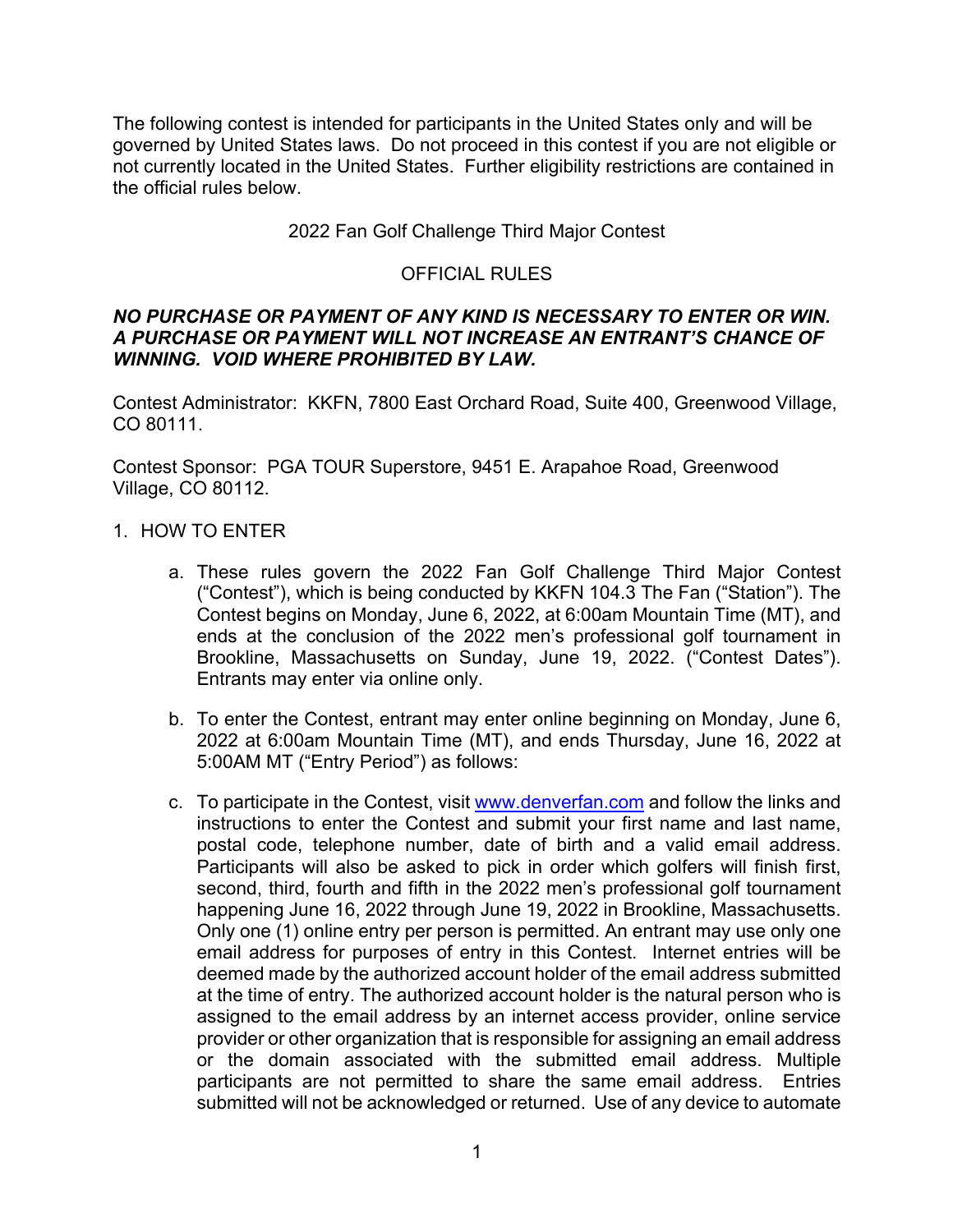entry is prohibited. Proof of submission of an entry shall not be deemed proof of receipt by Station. Online entry webpage computer is the official time keeping device for the Contest. The Station is not responsible for entries not received due to difficulty accessing the internet, service outage or delays, computer difficulties and other technological problems.

- i. **Making Predictions:** Participants will be asked to pick in order which golfers will finish first, second, third, fourth and fifth in the 2022 men's professional golf tournament happening June 16, 2022 through June 19, 2022 in Brookline, Massachusetts. Predictions must be submitted by 5:00AM MT on Thursday, June 16, 2022.
- ii. **Scoring:** If a participant guesses the golfer who will finish in first place, they will receive five (5) points. For each golfer guessed correctly in second, third, fourth and fifth place, one (1) point will be awarded. A participant can have up to a total of nine (9) points. The participant who accumulates the most points will be declared the winner. If there is a tie, then all tied participants will be entered in a random drawing to determine the grand prize winner.
- d. The winner may be required to provide valid government-issued photo identification and provide their complete address, date of birth and phone number online to claim a prize.

# 2. ELIGIBILITY RESTRICTIONS

- a. The Contest is open to all persons who are legal U.S. residents of the state of Colorado, TWENTY-ONE (21) years of age or older, and who reside in one of the FIFTEEN (15) jurisdictions that makes up the listening areas of the Denver Metropolitan area (Counties include: Adams, Arapahoe, Boulder, Broomfield, Clear Creek, Denver, Douglas, El Paso, Elbert, Gilpin, Jefferson, Kiowa, Larimer, Park and Weld). Void where prohibited or restricted by law.
- b. The following individuals are NOT eligible to enter Station contests at any time, even if such individuals meet the age and residency requirements above: (1) Any employees (i.e., full-time, part-time and/or temporary employees) of the Station, Bonneville International Corporation, other area radio stations, Contest Sponsor, of any advertising and promotion agencies, and/or of the respective parent entities, subsidiaries, affiliated companies of each; (2) Any immediate family members of such employees, including without limitation current and/or ex-spouses, parents, grandparents, children, grandchildren, siblings, in-laws, and/or steps in any of the foregoing categories; and (3) Any other individual legally residing in the same household (i.e., at the same address) of such employees, including without limitation roommates, housemates, significant others, and partners.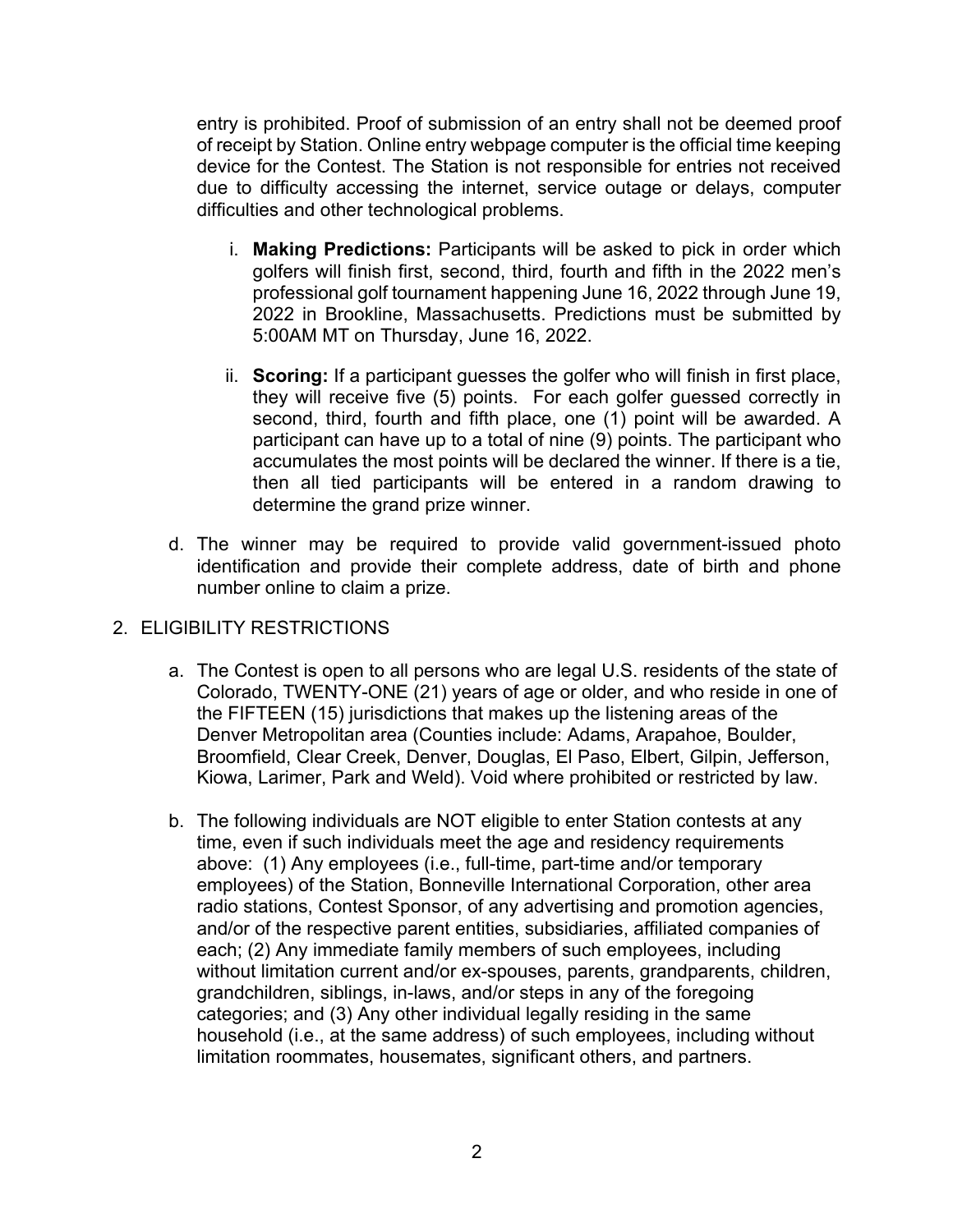- c. To claim a prize, the winner(s) must have internet access to provide valid government-issued photo identification and provide their complete address, date of birth and phone number, and Social Security Number online.
- d. Entrants are required to provide truthful information and the Station will reject and delete any entry that it discovers to be false or fraudulent. The Station will disqualify any entrant who does not meet the eligibility requirements and will also delete any entry as required by law.
- e. This Contest is subject to all applicable federal, state and local laws and regulations. By participating, entrant agrees to comply with these Official Rules and the decisions of the Station, which are final and binding in all respects.
- 3. PRIZE(S):
	- a. **Grand Prize:** One (1) grand prize will be awarded. The grand prize is a \$300 check from the Station and a new custom fitted putter from PGA TOUR Superstore. The Approximate Retail Value ("ARV"): \$800.00. The winner can select which putter they want up to a maximum value of \$500.00. If the winner selects a putter valued at more than \$500.00, winner will be responsible for the remaining balance.
	- b. The Grand Prize Winner(s) will be solely responsible for all taxes and all other fees and expenses not specified herein associated with the receipt and use of the prize(s). Grand Prize is not refundable or transferable, may not be sold to a third party, and may not be substituted or exchanged for credit at any time, nor will they be replaced if lost or stolen.
	- c. There is no substitution, transfer or cash equivalent for prizes, except that the Station may, at its sole discretion, substitute prizes or cash of comparable value. The Grand Prize is expressly limited to the item(s) listed above and, unless otherwise expressly specified, do not include taxes, gratuities or any other expenses. Other restrictions may apply.

#### 4. WINNER SELECTION AND NOTIFICATION AND CLAIM

- a. Decisions of the Station management with respect to the Contest are final.
- b. All prizes will be awarded upon confirmation of eligibility online.
- c. The Grand Prize will be determined at the conclusion of the 2022 men's professional golf tournament happening June 16, 2022 through June 19, 2022 in Brookline, Massachusetts on June 19, 2022 based on the scoring method listed above.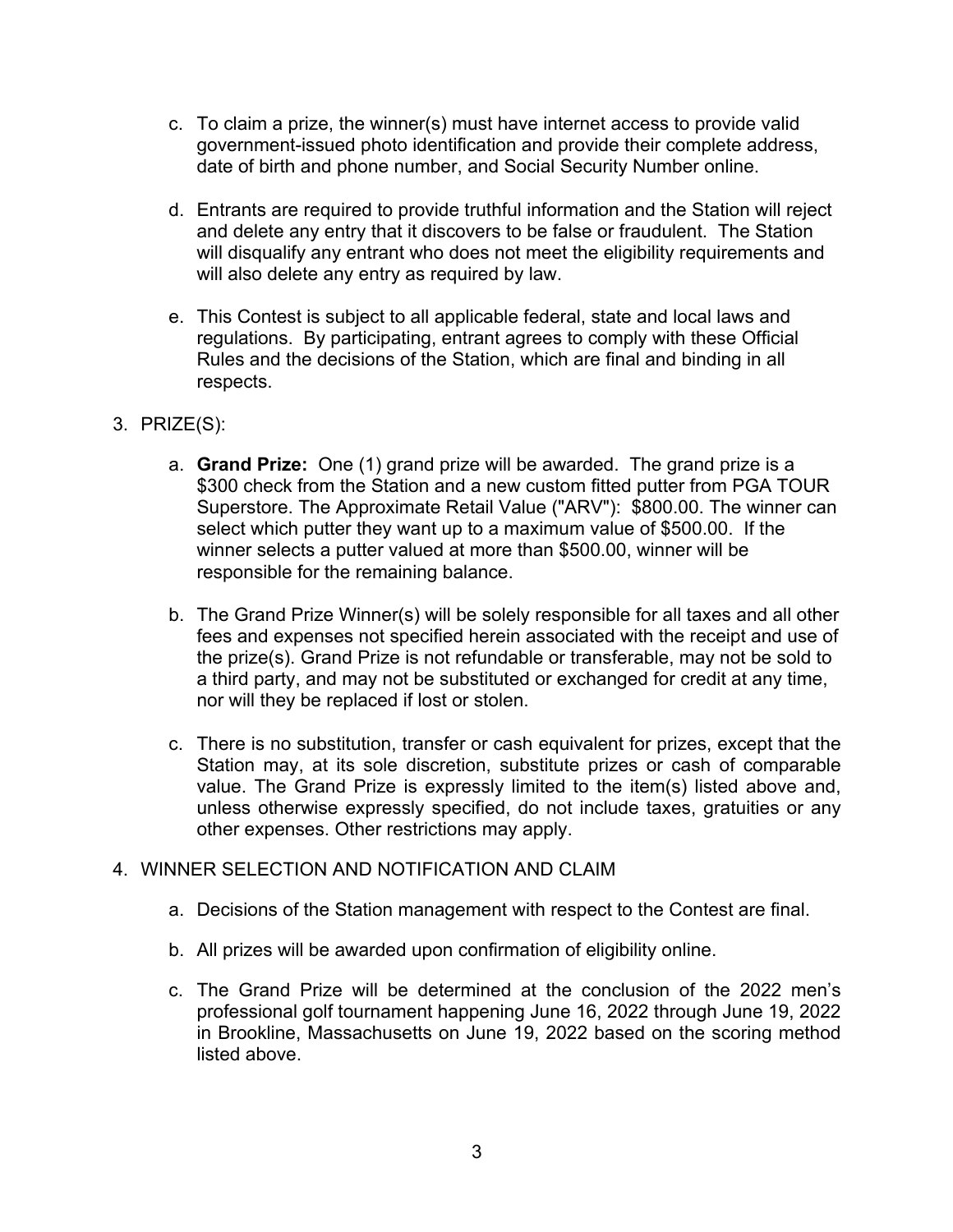- d. Grand Prize Winner will claim a portion of their prize at PGA TOUR Superstore and a portion of their prize at the Station.
- e. You need not listen or be present to win.
- f. Winners must execute and return any required affidavit of eligibility and/or liability/publicity release online within thirty (30) days of winning or prize will be forfeited. If a potential winner cannot be contacted, fails to sign and return the required affidavit of eligibility and/or liability/publicity release online within the required time period, or if a prize or prize notification is returned as undeliverable, the potential winner forfeits the prize and an alternate winner will be selected based on the score formula. Unless otherwise permitted by the Station, Grand Prize Winner must claim his prize online, and a prize cannot be claimed by third parties on behalf of the winner. A parent or legal guardian must accompany any minor children in all Contest-related activities, and a parent or legal guardian must claim the prize and sign any requisite releases on behalf of the minor child.

## 5. CONDITIONS

- a. Any attempt by any entrant to obtain more than the stated number of entries by using multiple/different email addresses, identities, registrations and logins or any other methods may void that entrant's entries and that entrant may be disqualified. The use of any device to automate multiple entries entry is prohibited. Any use of robotic, repetitive, automatic, programmed or similar entry methods or agents (including, but not limited to, promotion entry services or proxies) will void all entries by that entrant at the Station's discretion. The Station's or its Contest Administrator's computer or telephone system is the official time keeping device for this Contest. In the event of a dispute, online entries will be deemed to have been submitted by the Authorized Account Holder. The "Authorized Account Holder" is the natural person who (i) is assigned to an email address by an internet access provider, online service provider, or other organization that is responsible for assigning email addresses for the domain associated with the submitted email address, or (ii) is assigned to the mobile telephone number by a telecommunications provider, or other organization that is responsible for assigning such numbers. The Station, in its sole discretion, reserves the right to disqualify any person who it believes is tampering with the entry process or the operation of the Contest. Failure to comply with the rules of the Contest may result in an entrant's disqualification and/or forfeiture of any prize or prizes. If the Station makes a good-faith determination that an entrant has cheated or committed fraudulent activity in connection with a Contest, the Station may disqualify that entrant from entering and/or winning this and any or all future Station-administered contests and seek damages to the fullest extent permitted by law.
- b. The Station reserves the right to modify these rules for clarification or equitable purposes without materially affecting the terms and conditions of the Contest,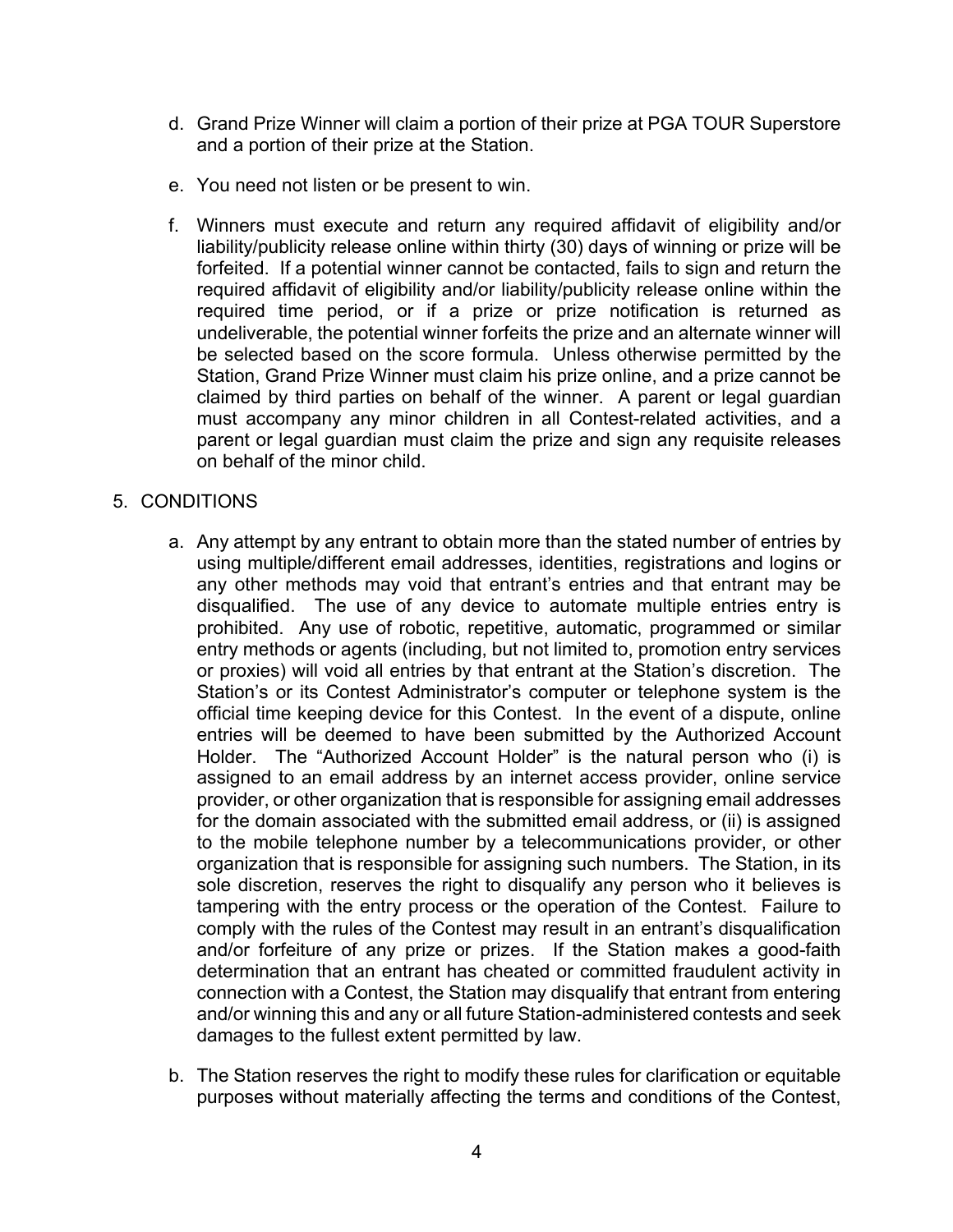including, without limitation, the substitution of a prize(s) of equivalent value, which will become effective upon announcement. To the extent the Station makes material changes to the terms and conditions of the Contest, any such material changes will be broadcast on the Station and/or posted on its website: www.denverfan.com, within twenty-four (24) hours of the change and periodically thereafter. If due to circumstances beyond the control of the Station, any competition or prize-related event or travel is delayed, rescheduled, postponed or cancelled, the Station reserves the right, but does not have the obligation, to cancel, terminate, suspend, or modify the Contest and shall not be required to award a substitute prize(s). If any provision of these Official Rules is irrevocably inconsistent with any provision set forth on the Contest webpage, then the provision of these Official Rules will prevail but solely to the extent of the inconsistency.

- c. Calling the Station regarding the Contest constitutes permission for the Station to tape the caller's voice and use it on the air. All telephone calls during the Contest may be taped without further permission from the caller. By entering the Contest and/or acceptance of prize(s), all entrants consent to the use of their name, photograph, likeness, biography, voice, video, entry materials, prize information (if any), or any statements made for trade, publicity, advertising, or promotional purposes, in any and all media, now known or hereafter devised, including online announcements, without limitation and without compensation, except where prohibited by law.
- d. Each winner will be required to produce identification satisfactory to the Station. For example, winner(s) will be required to sign an IRS Form W-9, affidavit of eligibility and release, including a publicity release, as prepared by the Station online prior to receiving their prize. Each winner will solely be responsible for any (federal, state, or local) taxes or fees that result from the receipt and/or use of their prize and may receive an IRS Form 1099-Misc for all prizes won from the Station in any calendar year where the aggregate value of all such prizes is \$600 or more. The Contest is void where prohibited by law. Failure to comply with the terms and conditions applicable to Contest entry, including without limitation submitting an incomplete or fraudulent entry, and/or failing to complete the entry process, will result in such Entry being disqualified from such Contest. Any individual(s) that is found to be, or suspected of, tampering with a Contest in any way, including without limitation by making a fraudulent entry, by engaging in any "deal-making" with or between other Contest entrants or third parties, by creating a public hazard, by cheating, by engaging in improper or illegal activity, by causing interference with or the destruction of property and/or utilized public safety resources will be disqualified from participating and/or winning any prize(s), as applicable, and may be banned from any future participation in any Contest as determined by Station at its sole discretion and on a case-by-case basis.
- e. Participation in a Contest and/or acceptance of prize(s) constitutes agreement by entrant and/or winner (and by winner's guest(s) if applicable) release,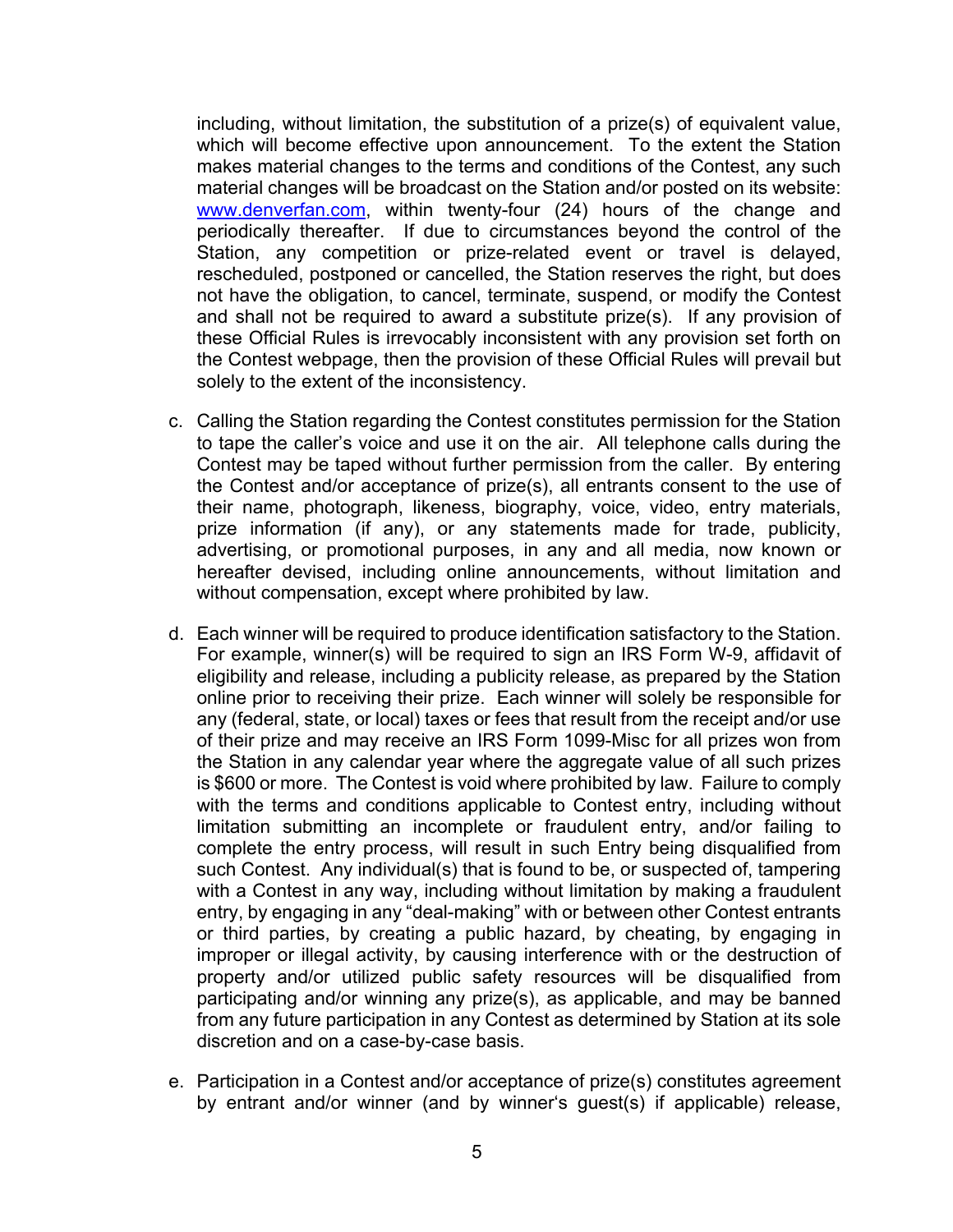forever discharge, indemnify, and hold harmless Station, its affiliates, parents, assigns, successors, employees, participating Contest Sponsors, agents and all others connected with them and the Contest (the "Released Parties") from any and all liability, claims, actions, and damages sustained or incurred by participation in the said Contest, and the receipt and use of any prize(s) awarded (if any) through such Contest arising in any manner whatsoever, including but not limited to an act or omission, whether negligent, intentional or otherwise caused by Station, its affiliates, parents, assigns, successors, employees, sponsors, agents and all others connected with them and the Contest.

- f. The Released Parties are not responsible for (i) typographical or other errors in the printing, the offering, or the administration of the Contest or in the announcement of a prize; (ii) incorrect or inaccurate information, human error, failure, or omission; (iii) unauthorized human intervention; (iv) lost, stolen, mangled, misdirected, illegible, incomplete, or late entries; (v) entries not received due to difficulty accessing the internet, service outage or delays, computer difficulties, telephone service outages, delays, busy signals, poor signals or signal interference, accidental disconnection, equipment malfunctions, and any other technological failures; or (vi) any cancellations, delays, diversions, or substitutions or omissions by any transportation providers or any other persons or entities providing any services to Entrant(s) and/or winner(s) (and winner's guest(s) if applicable) including any results thereof such as changes in services or location necessitated by same. Further, the Released Parties are not responsible if any part of a Contest cannot be conducted and/or if a prize, either in whole or in part, cannot be awarded due to acts of God, acts of war, natural disasters, weather, acts of terrorism, or other factors beyond the Released Parties' control.
- g. Except where prohibited, by entering the Contest, each entrant agrees that: (1) any and all disputes, claims and causes of action arising out of or connected with this Contest or any prize(s) awarded shall be resolved individually, without resort to any form of class action, and exclusively by state or federal courts situated in Greenwood Village, Colorado; (2) any and all claims, judgments and awards shall be limited to actual out-of-pocket costs incurred, but in no event shall such costs include attorneys' fees; and (3) no punitive, incidental, special, consequential or other damages, including, without limitation, lost profits may be awarded (collectively, "Special Damages"), and (4) entrant hereby waives all rights to claim Special Damages and all rights to have any damages awarded multiplied or increased. Utah law governs the interpretation and construction of these Official Rules and all aspects related thereto.

#### 6. PRIVACY

a. By participating in the Contest, entrant agrees to the Station's Terms of Use Agreement and to the use of entrant's personal information as described in the Privacy Policy located at: www.denverfan.com. In the event of conflict between